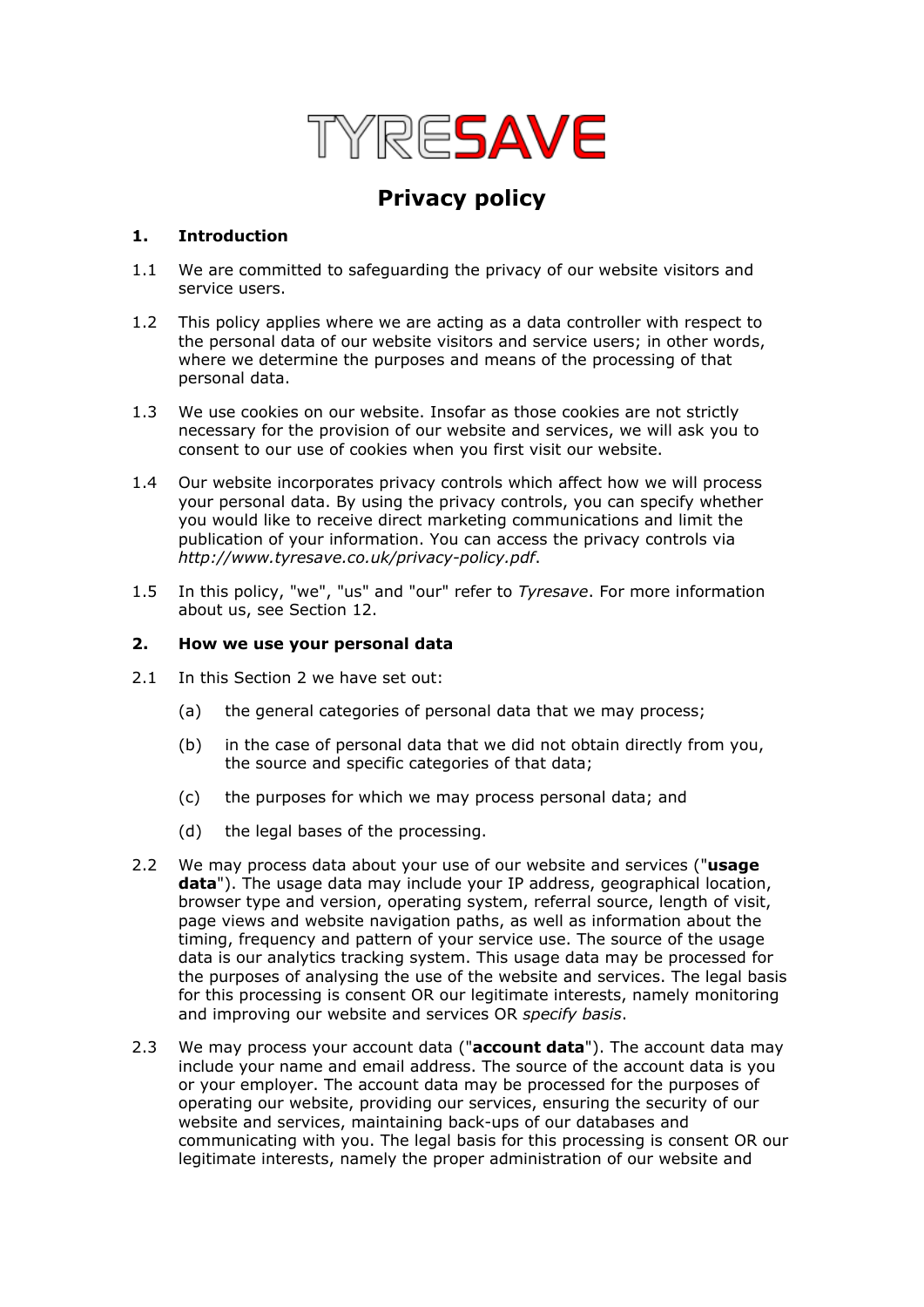business OR the performance of a contract between you and us and/or taking steps, at your request, to enter into such a contract OR *specify basis*.

- 2.4 We may process your information included in your personal profile on our website ("**profile data**"). The profile data may include your name, address, telephone number, email address, profile pictures, gender, date of birth, relationship status, interests and hobbies, educational details and employment details. The profile data may be processed for the purposes of enabling and monitoring your use of our website and services. The legal basis for this processing is consent OR our legitimate interests, namely the proper administration of our website and business OR the performance of a contract between you and us and/or taking steps, at you request, to enter into such a contract OR *specify basis*.
- 2.5 We may process your personal data that are provided in the course of the use of our services ("**service data**"). The service data may include *specify data*. The source of the service data is you or your employer. The service data may be processed for the purposes of operating our website, providing our services, ensuring the security of our website and services, maintaining back-ups of our databases and communicating with you. The legal basis for this processing is consent OR our legitimate interests, namely the proper administration of our website and business OR the performance of a contract between you and us and/or taking steps, at your request, to enter into such a contract OR *specify basis*.
- 2.6 We may process information that you post for publication on our website or through our services ("**publication data**"). The publication data may be processed for the purposes of enabling such publication and administering our website and services. The legal basis for this processing is consent OR our legitimate interests, namely the proper administration of our website and business OR the performance of a contract between you and us and/or taking steps, at your request, to enter into such a contract OR *specify basis*.
- 2.7 We may process information contained in any enquiry you submit to us regarding goods and/or services ("**enquiry data**"). The enquiry data may be processed for the purposes of offering, marketing and selling relevant goods and/or services to you. The legal basis for this processing is consent OR *specify basis*.
- 2.8 We may process information relating to our customer relationships, including customer contact information ("**customer relationship data**"). The customer relationship data may include your name, your employer, your job title or role, your contact details, and information contained in communications between us and you or your employer. The source of the customer relationship data is you or your employer. The customer relationship data may be processed for the purposes of managing our relationships with customers, communicating with customers, keeping records of those communications and promoting our products and services to customers. The legal basis for this processing is consent OR our legitimate interests, namely the proper management of our customer relationships OR *specify basis*.
- 2.9 We may process information relating to transactions, including purchases of goods and services, that you enter into with us and/or through our website ("**transaction data**"). The transaction data may include your contact details, your card details and the transaction details. The transaction data may be processed for the purpose of supplying the purchased goods and services and keeping proper records of those transactions. The legal basis for this processing is the performance of a contract between you and us and/or taking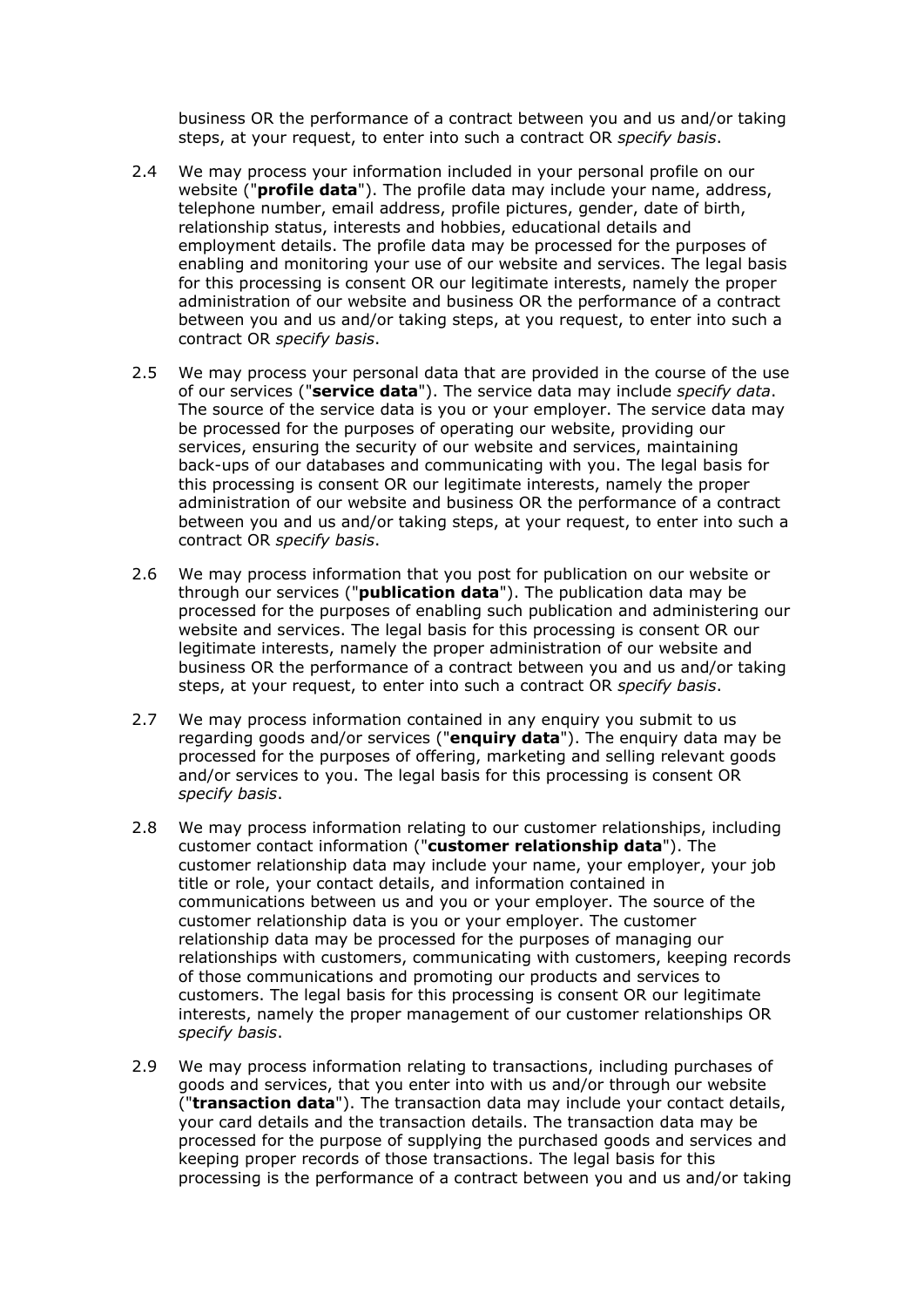steps, at your request, to enter into such a contract and our legitimate interests, namely the proper administration of our website and business OR *specify basis*.

- 2.10 We may process information that you provide to us for the purpose of subscribing to our email notifications and/or newsletters ("**notification data**"). The notification data may be processed for the purposes of sending you the relevant notifications and/or newsletters. The legal basis for this processing is consent OR the performance of a contract between you and us and/or taking steps, at your request, to enter into such a contract OR *specify basis*.
- 2.11 We may process information contained in or relating to any communication that you send to us ("**correspondence data**"). The correspondence data may include the communication content and metadata associated with the communication. Our website will generate the metadata associated with communications made using the website contact forms. The correspondence data may be processed for the purposes of communicating with you and record-keeping. The legal basis for this processing is our legitimate interests, namely the proper administration of our website and business and communications with users OR *specify basis*.
- 2.12 We may process *identify general category of data*. This data may include *list specific items of data*. The source of this data is *identify source*. This data may be processed for *specify purposes*. The legal basis for this processing is consent OR our legitimate interests, namely *specify legitimate interests* OR the performance of a contract between you and us and/or taking steps, at your request, to enter into such a contract OR *specify basis*.
- 2.13 We may process any of your personal data identified in this policy where necessary for the establishment, exercise or defence of legal claims, whether in court proceedings or in an administrative or out-of-court procedure. The legal basis for this processing is our legitimate interests, namely the protection and assertion of our legal rights, your legal rights and the legal rights of others.
- 2.14 We may process any of your personal data identified in this policy where necessary for the purposes of obtaining or maintaining insurance coverage, managing risks, or obtaining professional advice. The legal basis for this processing is our legitimate interests, namely the proper protection of our business against risks.
- 2.15 In addition to the specific purposes for which we may process your personal data set out in this Section 2, we may also process any of your personal data where such processing is necessary for compliance with a legal obligation to which we are subject, or in order to protect your vital interests or the vital interests of another natural person.
- 2.16 Please do not supply any other person's personal data to us, unless we prompt you to do so.

## **3. Providing your personal data to others**

3.1 We may disclose your personal data to any member of our group of companies (this means our subsidiaries, our ultimate holding company and all its subsidiaries) insofar as reasonably necessary for the purposes, and on the legal bases, set out in this policy. Information about our group of companies can be found at *URL*.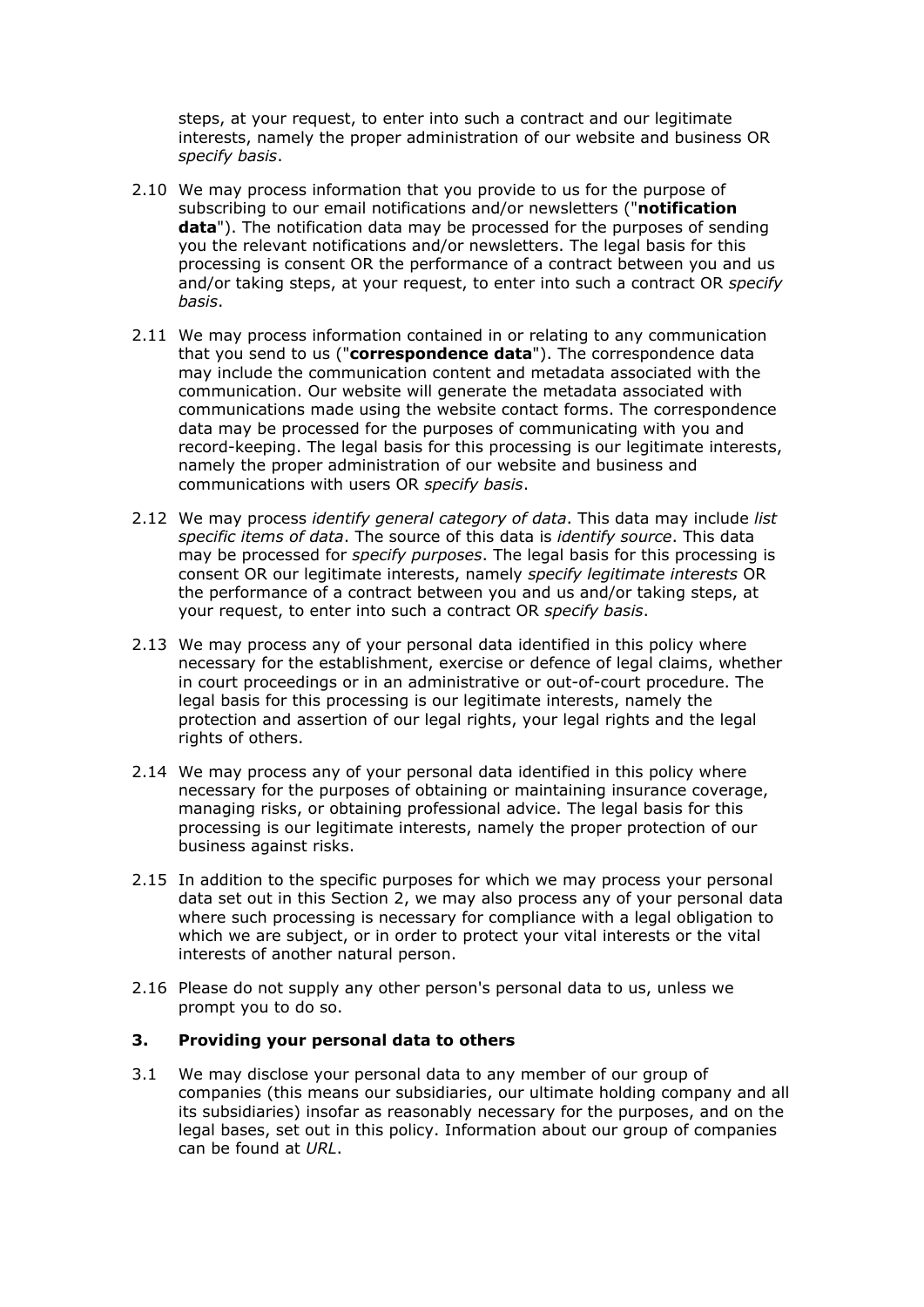- 3.2 We may disclose your personal data to our insurers and/or professional advisers insofar as reasonably necessary for the purposes of obtaining or maintaining insurance coverage, managing risks, obtaining professional advice, or the establishment, exercise or defence of legal claims, whether in court proceedings or in an administrative or out-of-court procedure.
- 3.3 We may disclose *specify personal data category or categories* to our suppliers or subcontractors identified at *URL* insofar as reasonably necessary for *specify purposes*.
- 3.4 Financial transactions relating to our website and services are OR may be handled by our payment services providers, *identify PSPs*. We will share transaction data with our payment services providers only to the extent necessary for the purposes of processing your payments, refunding such payments and dealing with complaints and queries relating to such payments and refunds. You can find information about the payment services providers' privacy policies and practices at *URLs*.
- 3.5 We may disclose your enquiry data to one or more of those selected third party suppliers of goods and services identified on our website for the purpose of enabling them to contact you so that they can offer, market and sell to you relevant goods and/or services. Each such third party will act as a data controller in relation to the enquiry data that we supply to it; and upon contacting you, each such third party will supply to you a copy of its own privacy policy, which will govern that third party's use of your personal data.
- 3.6 In addition to the specific disclosures of personal data set out in this Section 3, we may disclose your personal data where such disclosure is necessary for compliance with a legal obligation to which we are subject, or in order to protect your vital interests or the vital interests of another natural person. We may also disclose your personal data where such disclosure is necessary for the establishment, exercise or defence of legal claims, whether in court proceedings or in an administrative or out-of-court procedure.

#### **4. International transfers of your personal data**

- 4.1 In this Section 4, we provide information about the circumstances in which your personal data may be transferred to countries outside the European Economic Area (EEA).
- 4.2 We and our other group companies have offices and facilities in *specify countries*. The European Commission has made an "adequacy decision" with respect to the data protection laws of each of these countries. Transfers to each of these countries will be protected by appropriate safeguards, namely the use of standard data protection clauses adopted or approved by the European Commission, a copy of which can be obtained from *source* OR the use of binding corporate rules, a copy of which you can obtain from *source* OR *specify appropriate safeguards and means to obtain a copy*.
- 4.3 The hosting facilities for our website are situated in *specify countries*. The European Commission has made an "adequacy decision" with respect to the data protection laws of each of these countries. Transfers to each of these countries will be protected by appropriate safeguards, namely the use of standard data protection clauses adopted or approved by the European Commission, a copy of which you can obtain from *source* OR *specify appropriate safeguards and means to obtain a copy*.
- 4.4 *Specify category or categories of supplier or subcontractor* is OR are situated in *specify countries*. The European Commission has made an "adequacy decision" with respect to the data protection laws of each of these countries.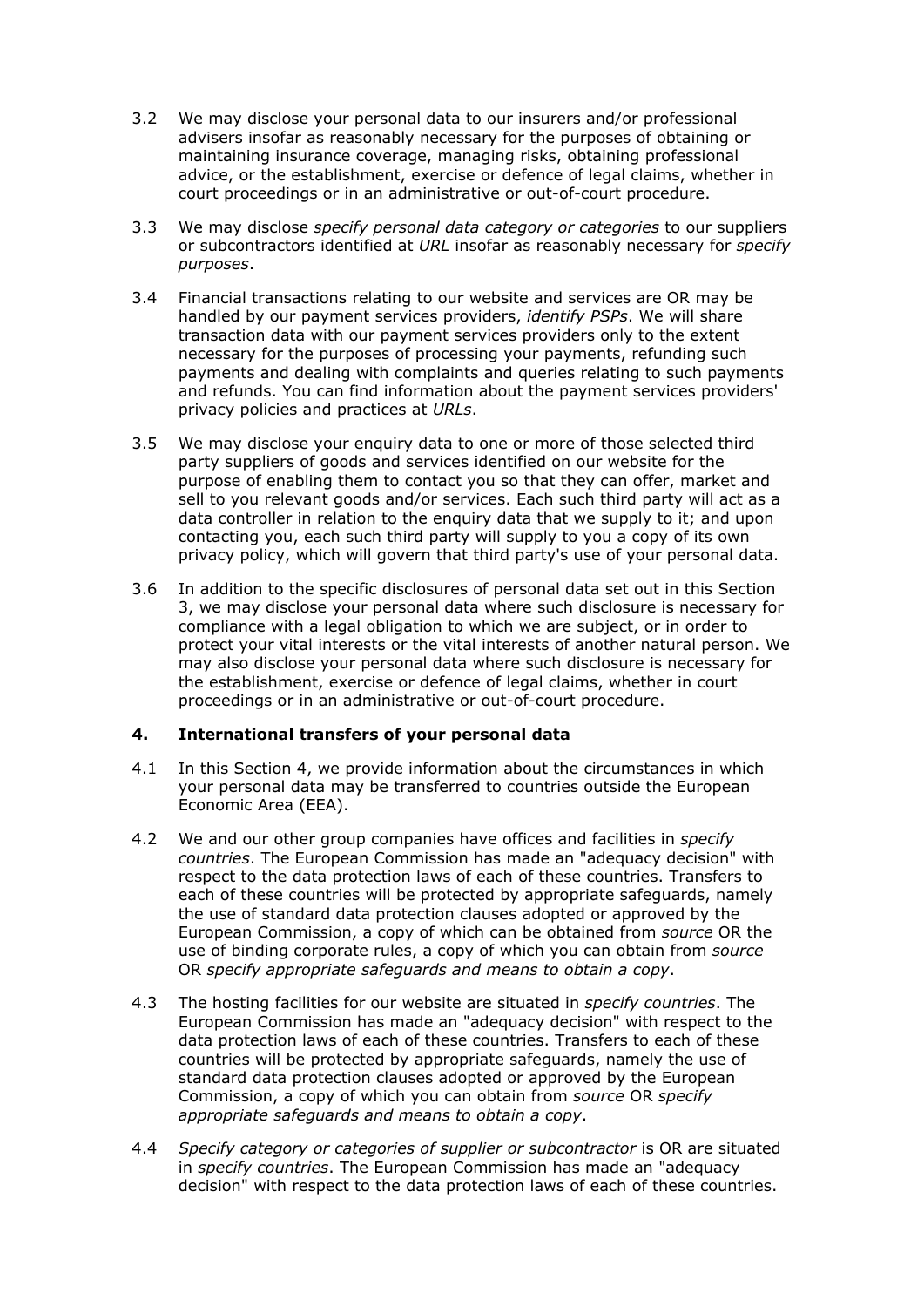Transfers to each of these countries will be protected by appropriate safeguards, namely the use of standard data protection clauses adopted or approved by the European Commission, a copy of which can be obtained from *source* OR *specify appropriate safeguards and means to obtain a copy*.

4.5 You acknowledge that personal data that you submit for publication through our website or services may be available, via the internet, around the world. We cannot prevent the use (or misuse) of such personal data by others.

## **5. Retaining and deleting personal data**

- 5.1 This Section 5 sets out our data retention policies and procedure, which are designed to help ensure that we comply with our legal obligations in relation to the retention and deletion of personal data.
- 5.2 Personal data that we process for any purpose or purposes shall not be kept for longer than is necessary for that purpose or those purposes.
- 5.3 We will retain your personal data as follows:
	- (a) *personal data category or categories* will be retained for a minimum period of *period* following *date*, and for a maximum period of *period* following *date*.

#### *additional list items*

- 5.4 In some cases it is not possible for us to specify in advance the periods for which your personal data will be retained. In such cases, we will determine the period of retention based on the following criteria:
	- (a) the period of retention of *personal data category* will be determined based on *specify criteria*.

#### *additional list items*

5.5 Notwithstanding the other provisions of this Section 5, we may retain your personal data where such retention is necessary for compliance with a legal obligation to which we are subject, or in order to protect your vital interests or the vital interests of another natural person.

#### **6. Amendments**

- 6.1 We may update this policy from time to time by publishing a new version on our website.
- 6.2 You should check this page occasionally to ensure you are happy with any changes to this policy.
- 6.3 We may OR will notify you of changes OR significant changes to this policy by email or through the private messaging system on our website.

## **7. Your rights**

- 7.1 In this Section 7, we have summarised the rights that you have under data protection law. Some of the rights are complex, and not all of the details have been included in our summaries. Accordingly, you should read the relevant laws and guidance from the regulatory authorities for a full explanation of these rights.
- 7.2 Your principal rights under data protection law are: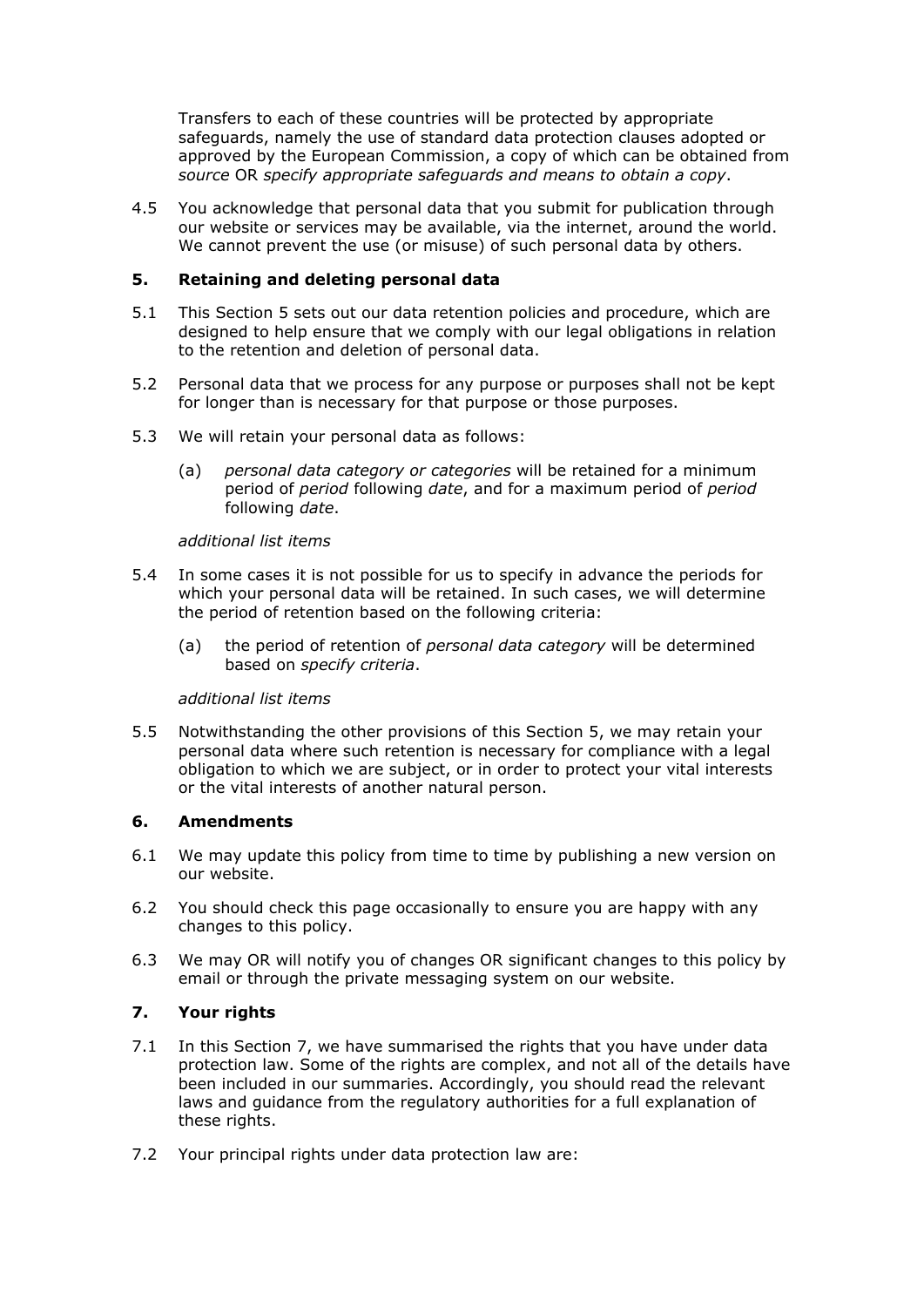- (a) the right to access;
- (b) the right to rectification;
- (c) the right to erasure;
- (d) the right to restrict processing;
- (e) the right to object to processing;
- (f) the right to data portability;
- (g) the right to complain to a supervisory authority; and
- (h) the right to withdraw consent.
- 7.3 You have the right to confirmation as to whether or not we process your personal data and, where we do, access to the personal data, together with certain additional information. That additional information includes details of the purposes of the processing, the categories of personal data concerned and the recipients of the personal data. Providing the rights and freedoms of others are not affected, we will supply to you a copy of your personal data. The first copy will be provided free of charge, but additional copies may be subject to a reasonable fee. You can access your personal data by visiting *URL* when logged into our website.
- 7.4 You have the right to have any inaccurate personal data about you rectified and, taking into account the purposes of the processing, to have any incomplete personal data about you completed.
- 7.5 In some circumstances you have the right to the erasure of your personal data without undue delay. Those circumstances include: the personal data are no longer necessary in relation to the purposes for which they were collected or otherwise processed; you withdraw consent to consent-based processing; you object to the processing under certain rules of applicable data protection law; the processing is for direct marketing purposes; and the personal data have been unlawfully processed. However, there are exclusions of the right to erasure. The general exclusions include where processing is necessary: for exercising the right of freedom of expression and information; for compliance with a legal obligation; or for the establishment, exercise or defence of legal claims.
- 7.6 In some circumstances you have the right to restrict the processing of your personal data. Those circumstances are: you contest the accuracy of the personal data; processing is unlawful but you oppose erasure; we no longer need the personal data for the purposes of our processing, but you require personal data for the establishment, exercise or defence of legal claims; and you have objected to processing, pending the verification of that objection. Where processing has been restricted on this basis, we may continue to store your personal data. However, we will only otherwise process it: with your consent; for the establishment, exercise or defence of legal claims; for the protection of the rights of another natural or legal person; or for reasons of important public interest.
- 7.7 You have the right to object to our processing of your personal data on grounds relating to your particular situation, but only to the extent that the legal basis for the processing is that the processing is necessary for: the performance of a task carried out in the public interest or in the exercise of any official authority vested in us; or the purposes of the legitimate interests pursued by us or by a third party. If you make such an objection, we will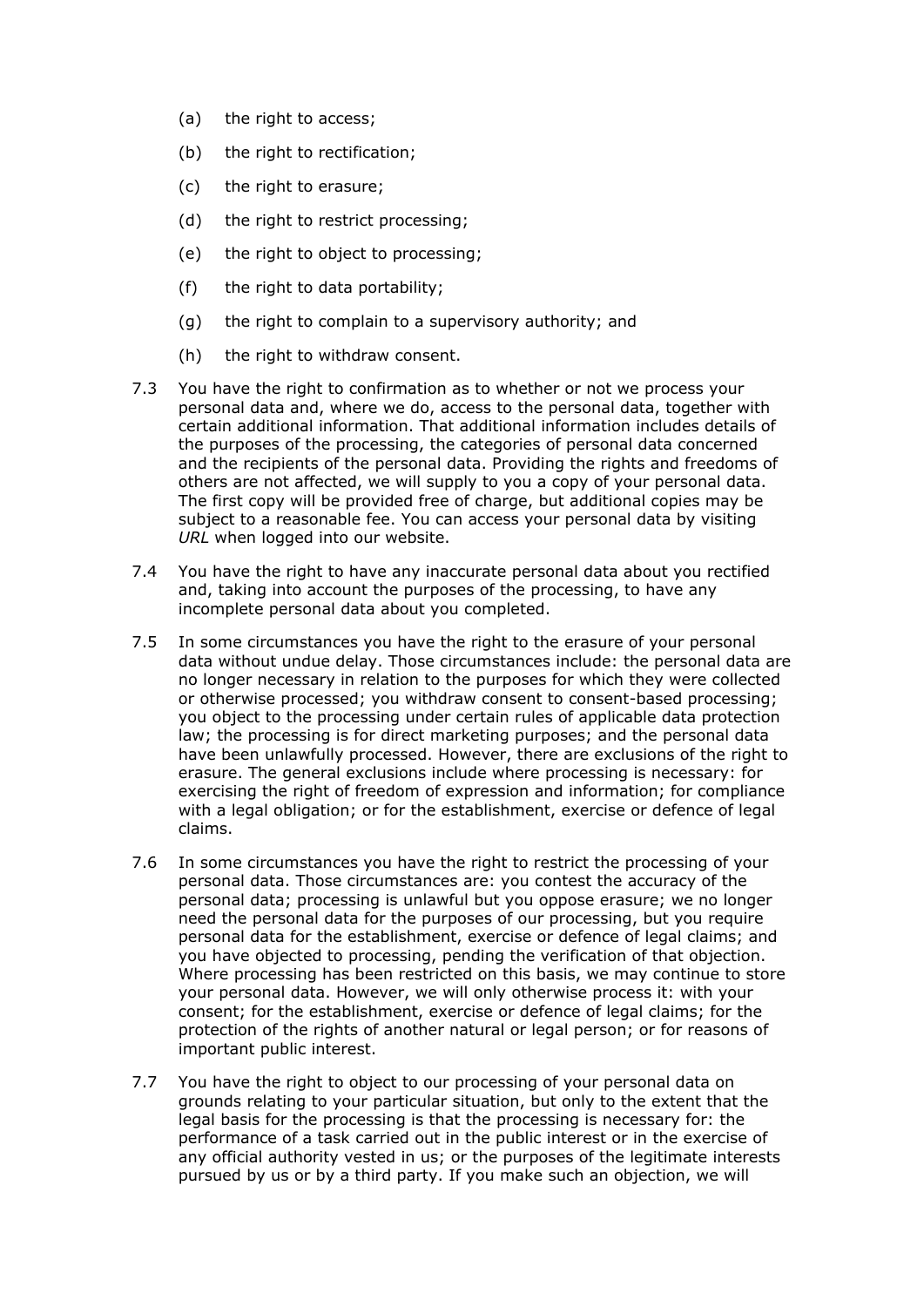cease to process the personal information unless we can demonstrate compelling legitimate grounds for the processing which override your interests, rights and freedoms, or the processing is for the establishment, exercise or defence of legal claims.

- 7.8 You have the right to object to our processing of your personal data for direct marketing purposes (including profiling for direct marketing purposes). If you make such an objection, we will cease to process your personal data for this purpose.
- 7.9 You have the right to object to our processing of your personal data for scientific or historical research purposes or statistical purposes on grounds relating to your particular situation, unless the processing is necessary for the performance of a task carried out for reasons of public interest.
- 7.10 To the extent that the legal basis for our processing of your personal data is:
	- (a) consent; or
	- (b) that the processing is necessary for the performance of a contract to which you are party or in order to take steps at your request prior to entering into a contract,

and such processing is carried out by automated means, you have the right to receive your personal data from us in a structured, commonly used and machine-readable format. However, this right does not apply where it would adversely affect the rights and freedoms of others.

- 7.11 If you consider that our processing of your personal information infringes data protection laws, you have a legal right to lodge a complaint with a supervisory authority responsible for data protection. You may do so in the EU member state of your habitual residence, your place of work or the place of the alleged infringement.
- 7.12 To the extent that the legal basis for our processing of your personal information is consent, you have the right to withdraw that consent at any time. Withdrawal will not affect the lawfulness of processing before the withdrawal.
- 7.13 You may exercise any of your rights in relation to your personal data by written notice to us OR by *methods*, in addition to the other methods specified in this Section 7.

# **8. About cookies**

- 8.1 A cookie is a file containing an identifier (a string of letters and numbers) that is sent by a web server to a web browser and is stored by the browser. The identifier is then sent back to the server each time the browser requests a page from the server.
- 8.2 Cookies may be either "persistent" cookies or "session" cookies: a persistent cookie will be stored by a web browser and will remain valid until its set expiry date, unless deleted by the user before the expiry date; a session cookie, on the other hand, will expire at the end of the user session, when the web browser is closed.
- 8.3 Cookies do not typically contain any information that personally identifies a user, but personal information that we store about you may be linked to the information stored in and obtained from cookies.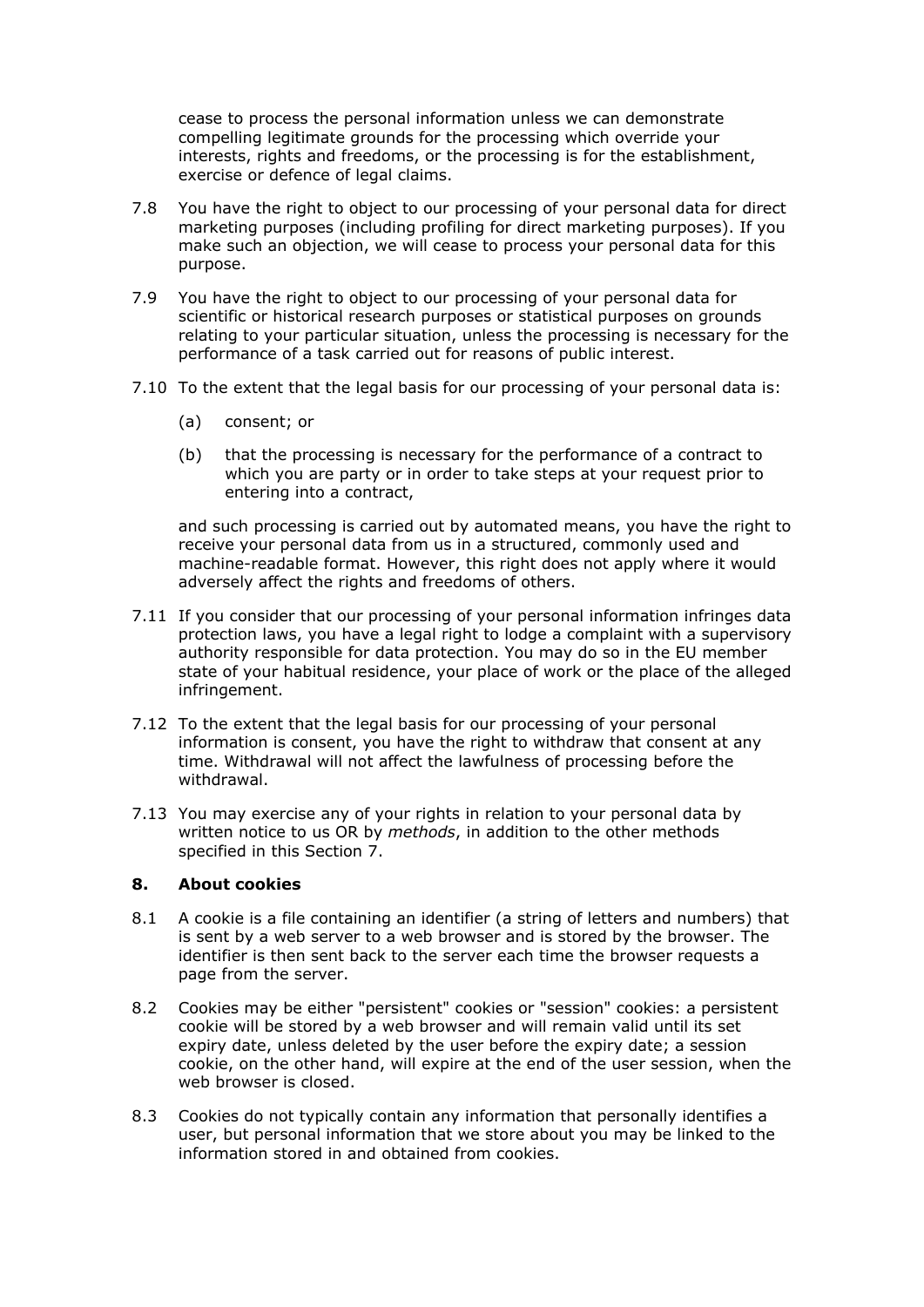#### **9. Cookies that we use**

- 9.1 We use cookies for the following purposes:
	- (a) authentication we use cookies to identify you when you visit our website and as you navigate our website (cookies used for this purpose are: *identify cookies*);
	- (b) status we use cookies to help us to determine if you are logged into our website (cookies used for this purpose are: *identify cookies*);
	- (c) personalisation we use cookies to store information about your preferences and to personalise the website for you (cookies used for this purpose are: *identify cookies*);
	- (d) security we use cookies as an element of the security measures used to protect user accounts, including preventing fraudulent use of login credentials, and to protect our website and services generally (cookies used for this purpose are: *identify cookies*);
	- (e) advertising we use cookies to help us to display advertisements that will be relevant to you (cookies used for this purpose are: *identify cookies*);
	- (f) analysis we use cookies to help us to analyse the use and performance of our website and services (cookies used for this purpose are: *identify cookies*); and
	- (g) cookie consent we use cookies to store your preferences in relation to the use of cookies more generally (cookies used for this purpose are: *identify cookies*).

*additional list items*

#### **10. Cookies used by our service providers**

- 10.1 Our service providers use cookies and those cookies may be stored on your computer when you visit our website.
- 10.2 We use Google Analytics to analyse the use of our website. Google Analytics gathers information about website use by means of cookies. The information gathered relating to our website is used to create reports about the use of our website. Google's privacy policy is available at: <https://www.google.com/policies/privacy/>. The relevant cookies are: *identify cookies*.
- 10.3 We publish Google AdSense interest-based advertisements on our website. These are tailored by Google to reflect your interests. To determine your interests, Google will track your behaviour on our website and on other websites across the web using cookies. OR We publish Google AdSense advertisements on our website. To determine your interests, Google will track your behaviour on our website and on other websites across the web using cookies. This behaviour tracking allows Google to tailor the advertisements that you see on other websites to reflect your interests (but we do not publish interest-based advertisements on our website). You can view, delete or add interest categories associated with your browser by visiting: [https://adssettings.google.com](https://adssettings.google.com/). You can also opt out of the AdSense partner network cookie using those settings or using the Network Advertising Initiative's multi-cookie opt-out mechanism at: [http://optout.networkadvertising.org.](http://optout.networkadvertising.org/) However, these opt-out mechanisms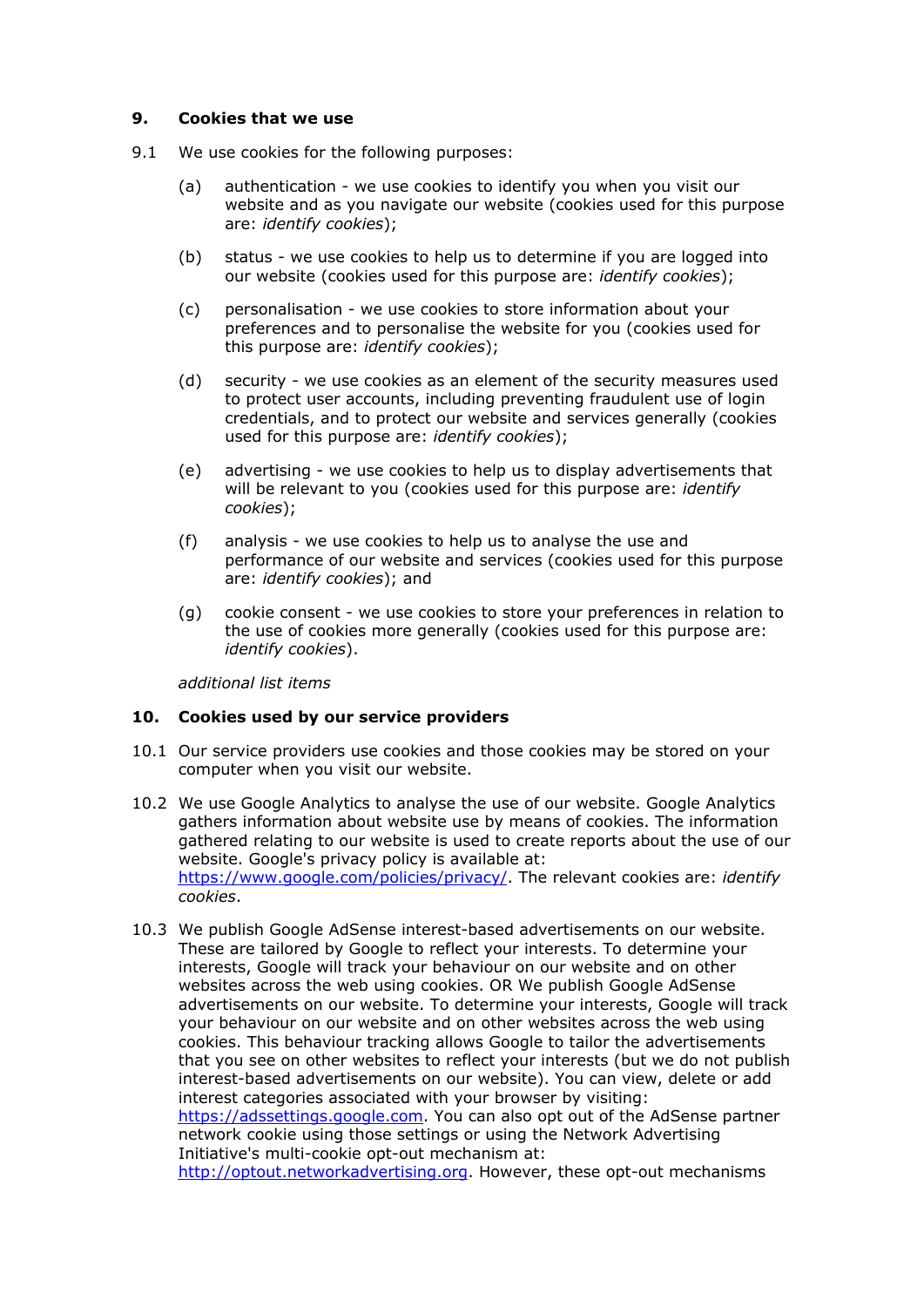themselves use cookies, and if you clear the cookies from your browser your opt-out will not be maintained. To ensure that an opt-out is maintained in respect of a particular browser, you may wish to consider using the Google browser plug-ins available at:

https://support.google.com/ads/answer/7395996</u>. The relevant cookies are: *identify cookies*.

10.4 We use *identify service provider* to *specify service*. This service uses cookies for *specify purpose(s)*. You can view the privacy policy of this service provider at *URL*. The relevant cookies are: *identify cookies*.

## **11. Managing cookies**

- 11.1 Most browsers allow you to refuse to accept cookies and to delete cookies. The methods for doing so vary from browser to browser, and from version to version. You can however obtain up-to-date information about blocking and deleting cookies via these links:
	- (a) <https://support.google.com/chrome/answer/95647?hl=en> (Chrome);
	- (b)

[https://support.mozilla.org/en-US/kb/enable-and-disable-cookies-websi](https://support.mozilla.org/en-US/kb/enable-and-disable-cookies-website-preferences) [te-preferences](https://support.mozilla.org/en-US/kb/enable-and-disable-cookies-website-preferences) (Firefox);

- (c) <http://www.opera.com/help/tutorials/security/cookies/> (Opera);
- (d)

[https://support.microsoft.com/en-gb/help/17442/windows-internet-expl](https://support.microsoft.com/en-gb/help/17442/windows-internet-explorer-delete-manage-cookies) [orer-delete-manage-cookies](https://support.microsoft.com/en-gb/help/17442/windows-internet-explorer-delete-manage-cookies) (Internet Explorer);

- (e) <https://support.apple.com/kb/PH21411> (Safari); and
- (f)

[https://privacy.microsoft.com/en-us/windows-10-microsoft-edge-and-p](https://privacy.microsoft.com/en-us/windows-10-microsoft-edge-and-privacy) [rivacy](https://privacy.microsoft.com/en-us/windows-10-microsoft-edge-and-privacy) (Edge).

*additional list items*

- 11.2 Blocking all cookies will have a negative impact upon the usability of many websites.
- 11.3 If you block cookies, you will not be able to use all the features on our website.

#### **12. Our details**

- 12.1 This website is owned and operated by *name*.
- 12.2 We are registered in England and Wales under registration number *number*, and our registered office is at *address*.
- 12.3 Our principal place of business is at *address*.
- 12.4 You can contact us:
	- (a) by post, to the postal address given above;
	- (b) using our website contact form;
	- (c) by telephone, on the contact number published on our website from time to time; or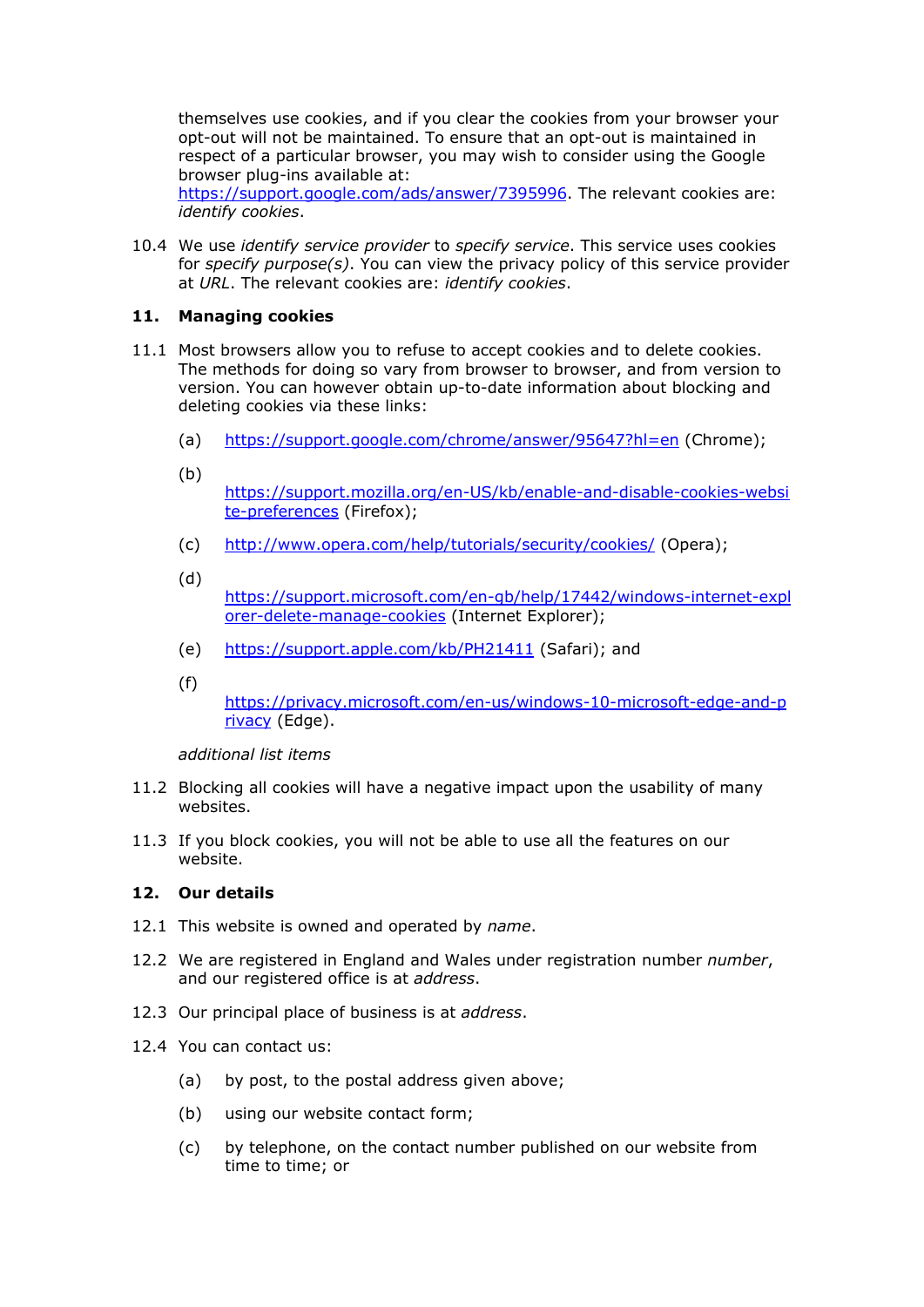(d) by email, using the email address published on our website from time to time.

*additional list items*

# **13. Data protection officer**

13.1 Our data protection officer's contact details are: *contact details*.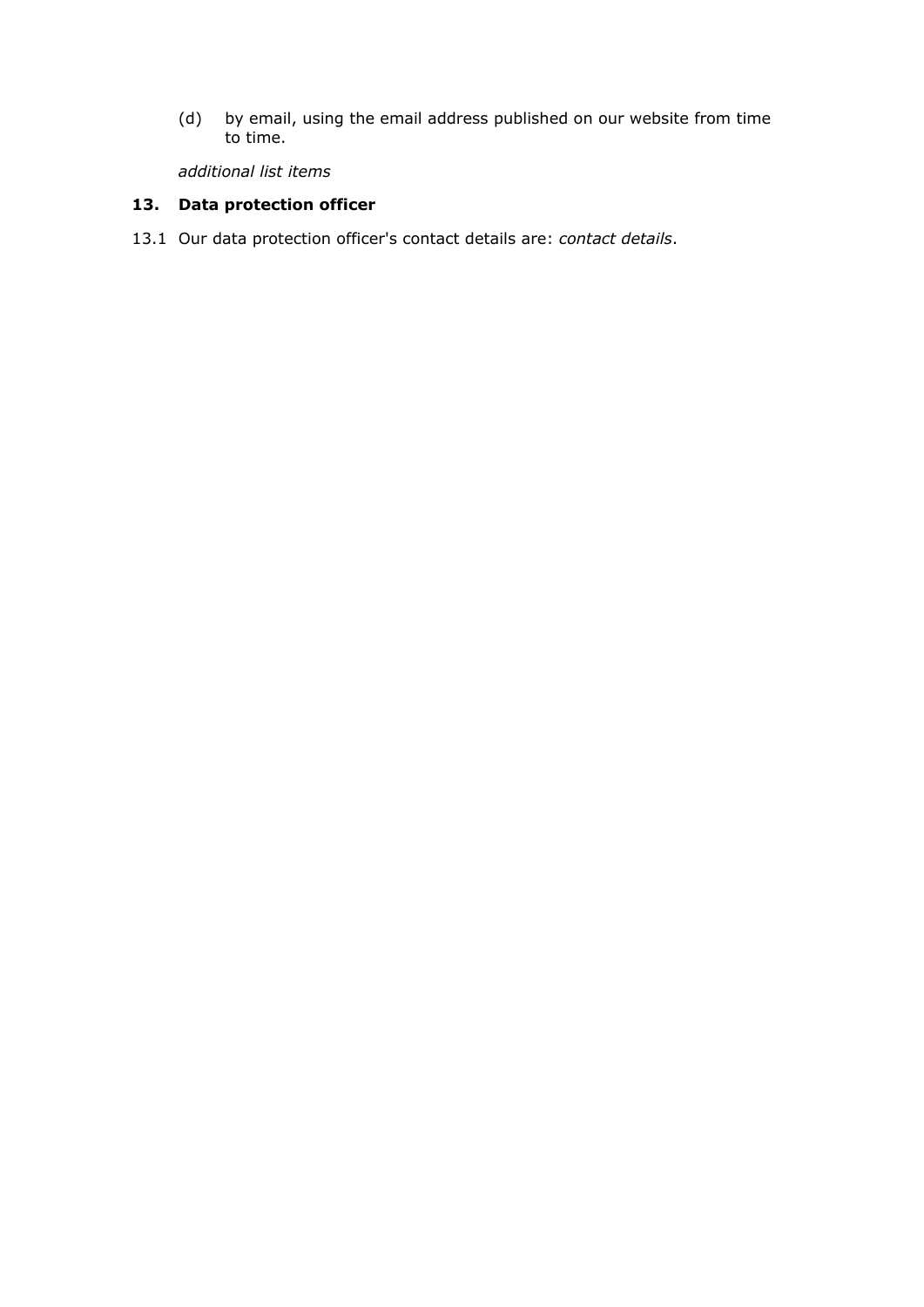# **Privacy policy: drafting notes**

This privacy policy is a shorter and simpler version of our privacy and cookies policy document, and may be used in relation to a wide variety of different kinds of website.

The primary purpose of a privacy policy is to assist a website operator to comply with information disclosure obligations under data protection legislation. From 25 May 2018 in the UK and elsewhere in the EU, that includes the General Data Protection Regulation (GDPR). Failure to comply may lead to civil liability and/or criminal law penalties.

This policy has been updated to take full account of the GDPR.

You should consider whether you need to take specialist legal advice on data protection. If you collect sensitive personal information (such as information about a person's health, sexuality or political affiliations), or if you collect personal information from children or about children, you should always take advice before using this - or indeed any other - privacy policy template. In any case, use of a privacy policy is only one aspect of data protection compliance.

This document also includes optional provisions dealing with cookie-related disclosures.

## **Section 1: Introduction**

## **Section 1.1**

Optional element.

#### **Section 1.2**

"Personal data" is defined in Article 4(1) of the GDPR:

"(1) 'personal data' means any information relating to an identified or identifiable natural person ('data subject'); an identifiable natural person is one who can be identified, directly or indirectly, in particular by reference to an identifier such as a name, an identification number, location data, an online identifier or to one or more factors specific to the physical, physiological, genetic, mental, economic, cultural or social identity of that natural person".

#### **Section 1.3**

Optional element.

The inclusion of this statement in your privacy policy will not in itself satisfy the requirements of the Privacy and Electronic Communications (EC Directive) Regulations 2003 as regards consent to the use of cookies. Guidance concerning methods of obtaining such consent is included on the Information Commissioner's website (http://www.ico.gov.uk).

## **Section 1.4**

Optional element.

## **Section 1.5**

Optional element.

#### **Section 2: How we use your personal data**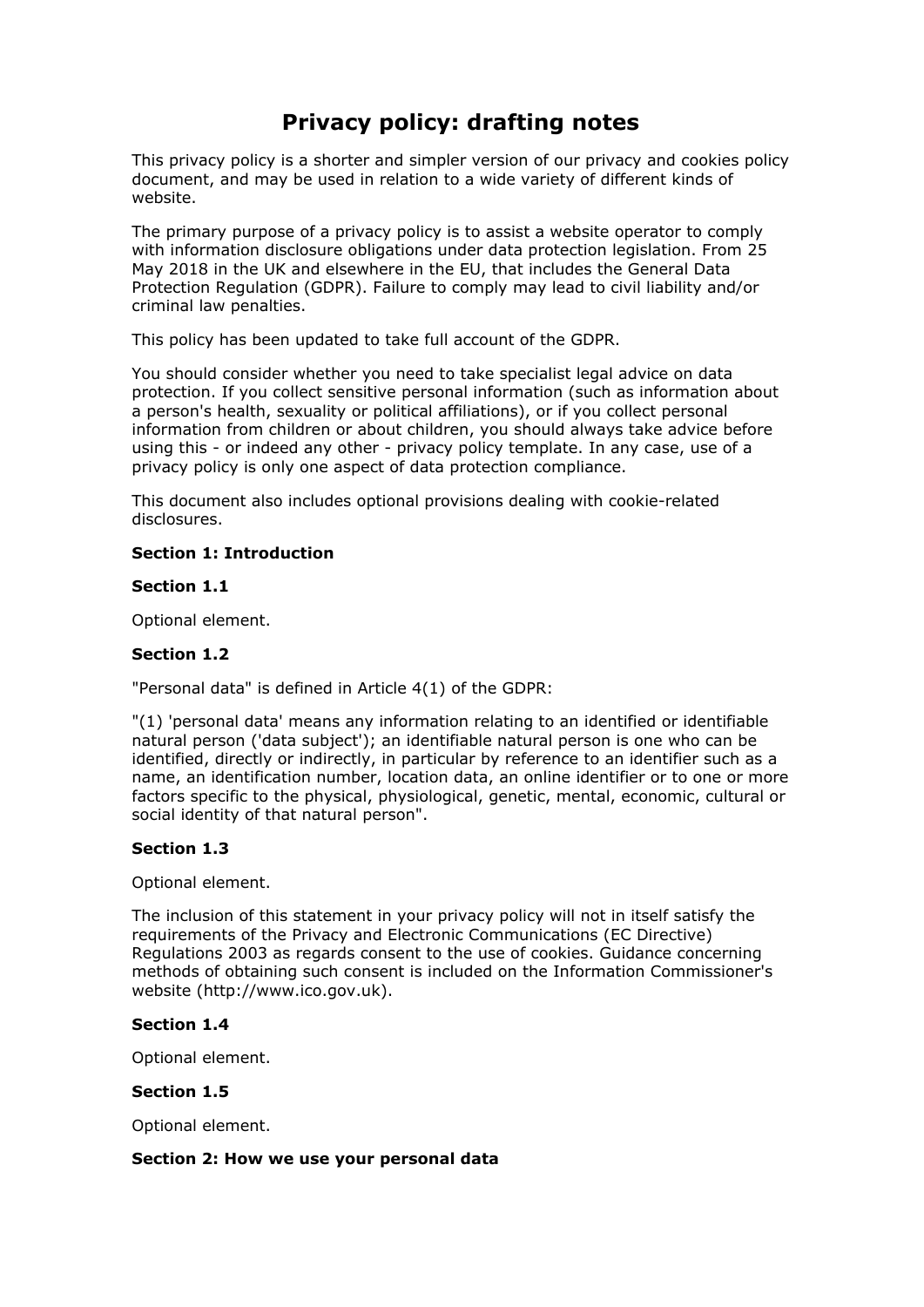Article 13(1) of the GDPR provides that:

"(1) Where personal data relating to a data subject are collected from the data subject, the controller shall, at the time when personal data are obtained, provide the data subject with all of the following information: ... (c) the purposes of the processing for which the personal data are intended as well as the legal basis for the processing; (d) where the processing is based on point (f) of Article 6(1), the legitimate interests pursued by the controller or by a third party".

Article 6(1)(f) of the GDPR provides that:

"(1) Processing shall be lawful only if and to the extent that at least one of the following applies: ... (f) processing is necessary for the purposes of the legitimate interests pursued by the controller or by a third party, except where such interests are overridden by the interests or fundamental rights and freedoms of the data subject which require protection of personal data, in particular where the data subject is a child."

## **Section 2.1**

Article 14 of the GDPR, which applies where personal information is not obtained from the data subject, provides that information about "the categories of personal data concerned" must be supplied to data subjects.

Article 13 of the GDPR, which applies where personal information is obtained from the data subject, does not include an equivalent provision.

Nonetheless, we have included references to general categories of data in this document, because this facilitates the identification of particular purposes of processing and the legal bases of processing - information which does need to be provided under Article 13.

#### **Section 2.2**

Optional element.

# **Section 2.3**

Optional element.

#### **Section 2.4**

Optional element.

#### **Section 2.5**

Optional element.

#### **Section 2.6**

Optional element.

**Section 2.7**

Optional element.

**Section 2.8**

Optional element.

**Section 2.9**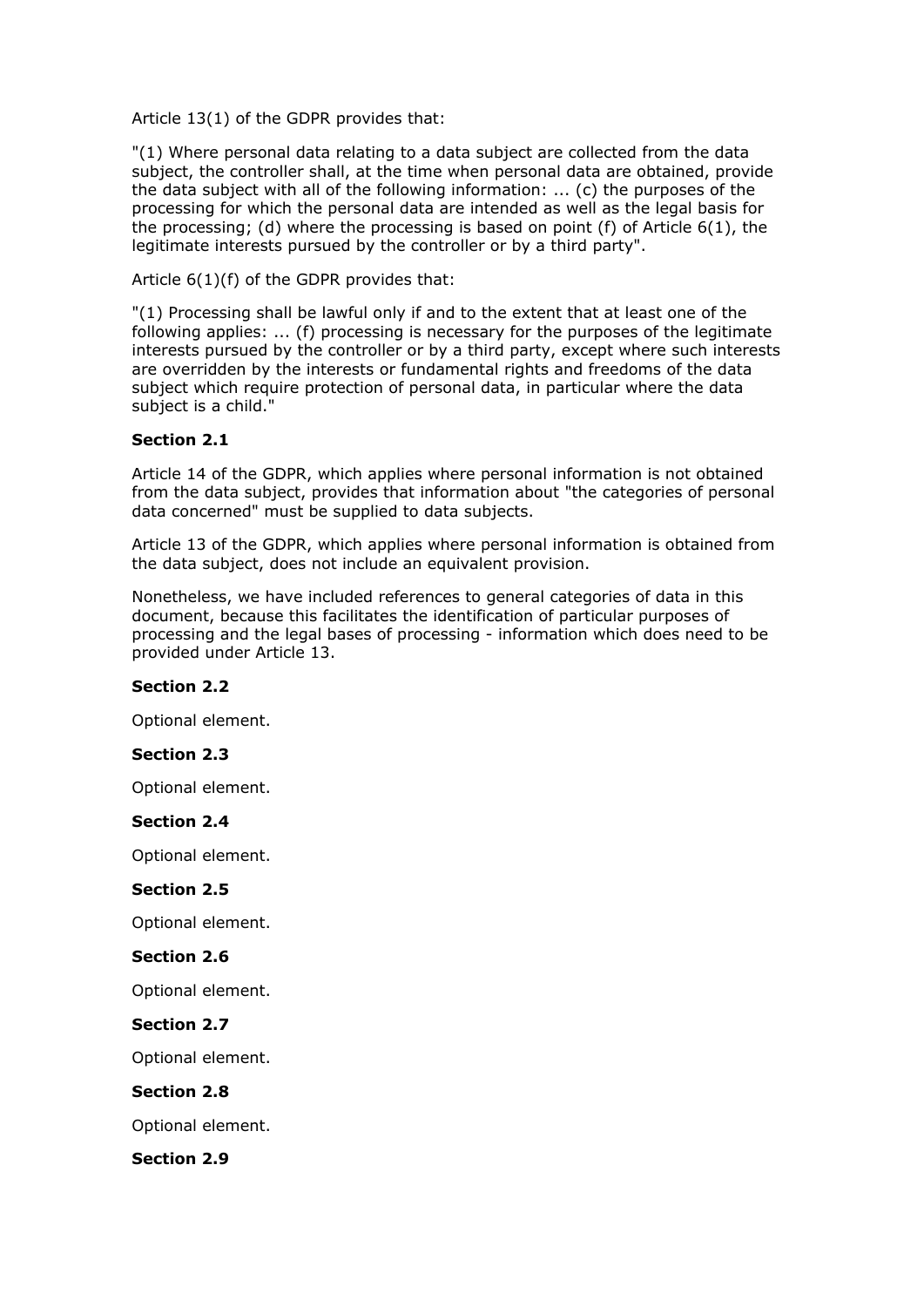Optional element.

## **Section 2.10**

Optional element.

## **Section 2.11**

Optional element.

#### **Section 2.12**

Optional element. Use this form of provision to identify and provide relevant information about other categories of personal data that you may process.

#### **Section 2.13**

Optional element.

#### **Section 2.14**

Optional element.

#### **Section 2.16**

Optional element.

### **Section 3: Providing your personal data to others**

Article 13(1)(e) of the GDPR requires that where personal data are collected from the data subject, the data controller must provide the data subject with information about "the recipients or categories of recipients of the personal data".

Equivalent rules for data collected from someone other than the data subject are in Article 14(1)(e).

#### **Section 3.1**

Optional element.

### **Section 3.2**

Optional element.

#### **Section 3.3**

Optional element.

#### **Section 3.4**

Optional element.

#### **Section 3.5**

Optional element.

#### **Section 4: International transfers of your personal data**

Optional element.

Article 13(1)(f) of the GDPR requires that data controllers disclose to data subjects "where applicable, the fact that the controller intends to transfer personal data to a third country or international organisation and the existence or absence of an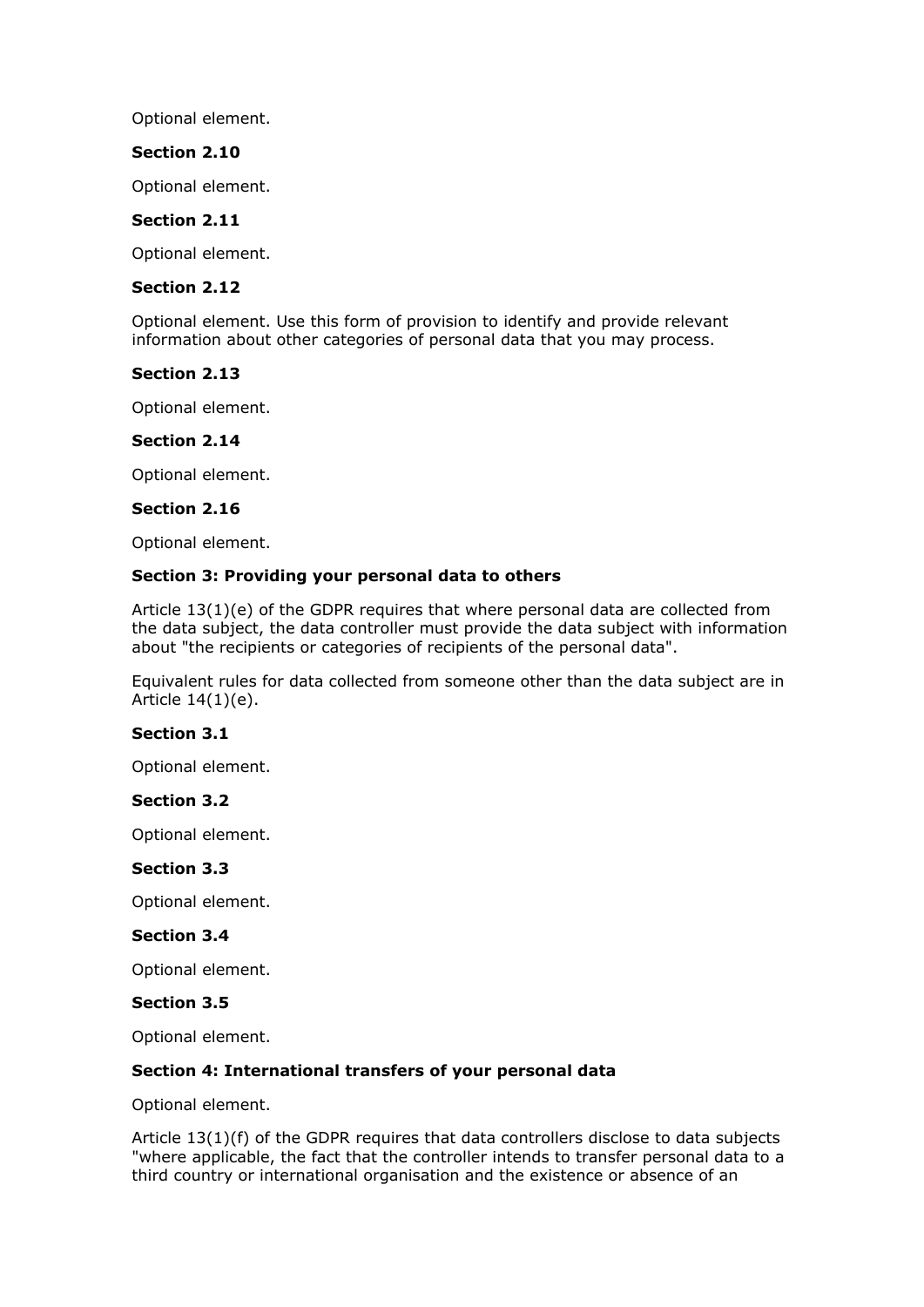adequacy decision by the Commission, or in the case of transfers referred to in Article 46 transfers subject to appropriate safeguards or 47 binding corporate rules, or the second subparagraph of Article 49(1) limited transfers for compelling legitimate interests, reference to the appropriate or suitable safeguards and the means by which to obtain a copy of them or where they have been made available".

## **Section 4.2**

Optional element.

## **Section 4.3**

Optional element.

#### **Section 4.4**

Optional element.

#### **Section 4.5**

Optional element. Will users have the opportunity to publish personal information on the website?

## **Section 5: Retaining and deleting personal data**

Article 5(1)(e) of the GDPR sets out the storage limitation, one of the fundamental rules of the regime:

"Personal data shall be: ... kept in a form which permits identification of data subjects for no longer than is necessary for the purposes for which the personal data are processed; personal data may be stored for longer periods insofar as the personal data will be processed solely for archiving purposes in the public interest, scientific or historical research purposes or statistical purposes in accordance with Article 89(1) subject to implementation of the appropriate technical and organisational measures required by this Regulation in order to safeguard the rights and freedoms of the data subject ... ".

#### **Section 6: Amendments**

Optional element.

#### **Section 6.2**

Optional element.

#### **Section 6.3**

Optional element. Will you contact users to notify them of changes to the document?

How will users be notified of changes to the document?

#### **Section 7: Your rights**

Article 13(2) of the GDPR provides that, where personal data is collected from a data subject, certain information about data subject rights must be provided:

"In addition to the information referred to in paragraph 1, the controller shall, at the time when personal data are obtained, provide the data subject with the following further information necessary to ensure fair and transparent processing: ... (b) the existence of the right to request from the controller access to and rectification or erasure of personal data or restriction of processing concerning the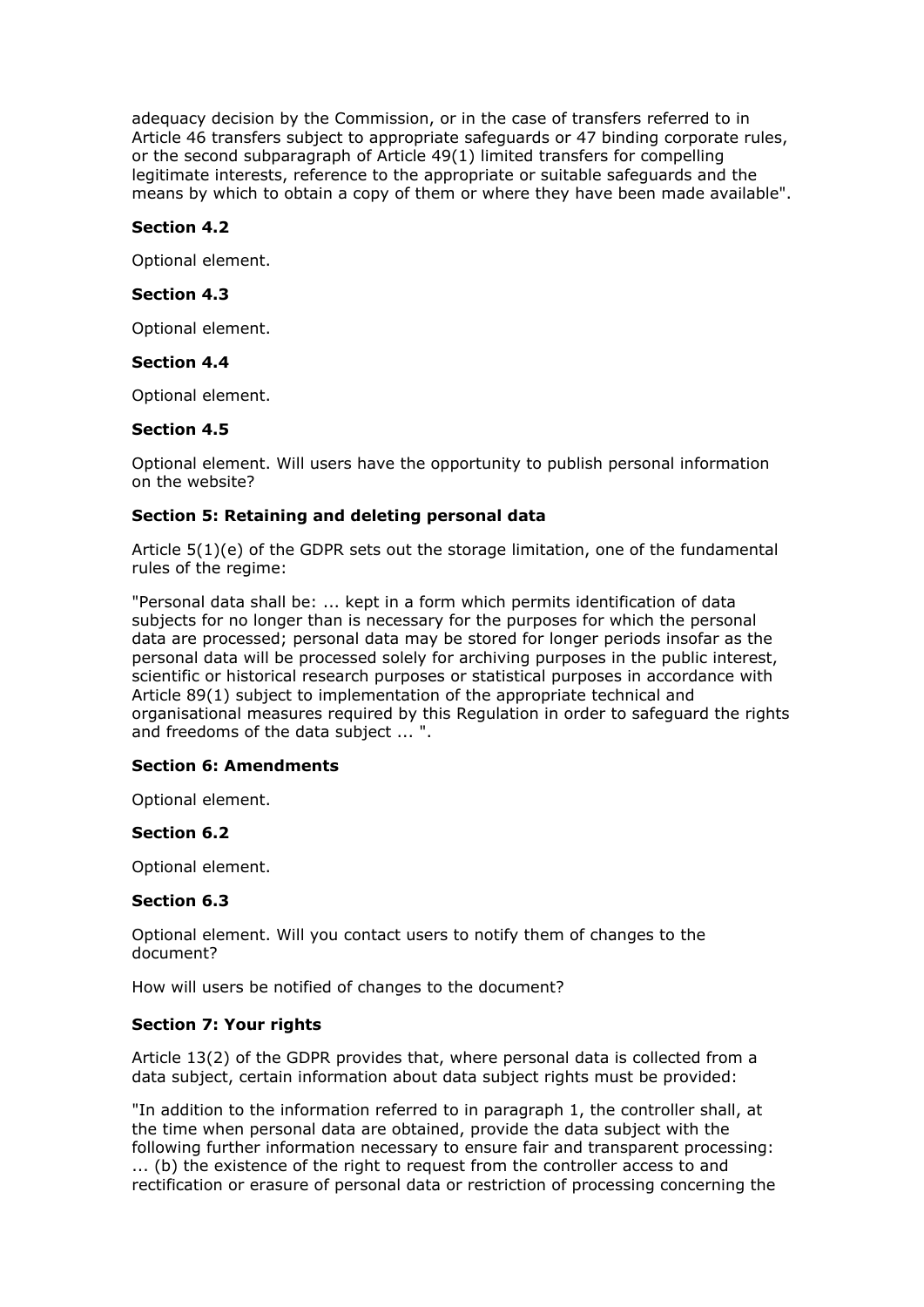data subject or to object to processing as well as the right to data portability; (c) where the processing is based on point (a) of Article  $6(1)$  or point (a) of Article 9(2), the existence of the right to withdraw consent at any time, without affecting the lawfulness of processing based on consent before its withdrawal; ...".

Similar provisions are set out in Article 14 in relation to personal data which is not collected from the relevant data subject.

## **Section 7.3**

The right to access is set out in Article 15 of the GDPR.

#### **Section 7.4**

The right to rectification is set out in Article 16 of the GDPR.

## **Section 7.5**

The right to erasure (or right to be forgotten) is set out in Article 17 of the GDPR, and must be notified to data subjects under Articles 13(2)(b), 14(2)(c) and 15(1)(e) of the GDPR.

Consider modifying the highlighted circumstances and exclusions, depending upon what will be most relevant to your processing.

## **Section 7.6**

Article 18(1) of the GDPR states:

"The data subject shall have the right to obtain from the controller restriction of processing where one of the following applies: (a) the accuracy of the personal data is contested by the data subject, for a period enabling the controller to verify the accuracy of the personal data; (b) the processing is unlawful and the data subject opposes the erasure of the personal data and requests the restriction of their use instead; (c) the controller no longer needs the personal data for the purposes of the processing, but they are required by the data subject for the establishment, exercise or defence of legal claims; (d) the data subject has objected to processing pursuant to Article 21(1) pending the verification whether the legitimate grounds of the controller override those of the data subject.

#### **Section 7.7**

The right to object to processing is detailed in Article 21 of the GDPR, and must be notified to data subjects under Articles  $21(4)$ ,  $13(2)(b)$  and  $14(2)(c)$ .

#### **Section 7.8**

Optional element.

Article 21(3) of the GDPR states:

"Where the data subject objects to processing for direct marketing purposes, the personal data shall no longer be processed for such purposes."

#### **Section 7.9**

Optional element.

This right is set out in Article 21(6) of the GDPR.

## **Section 7.10**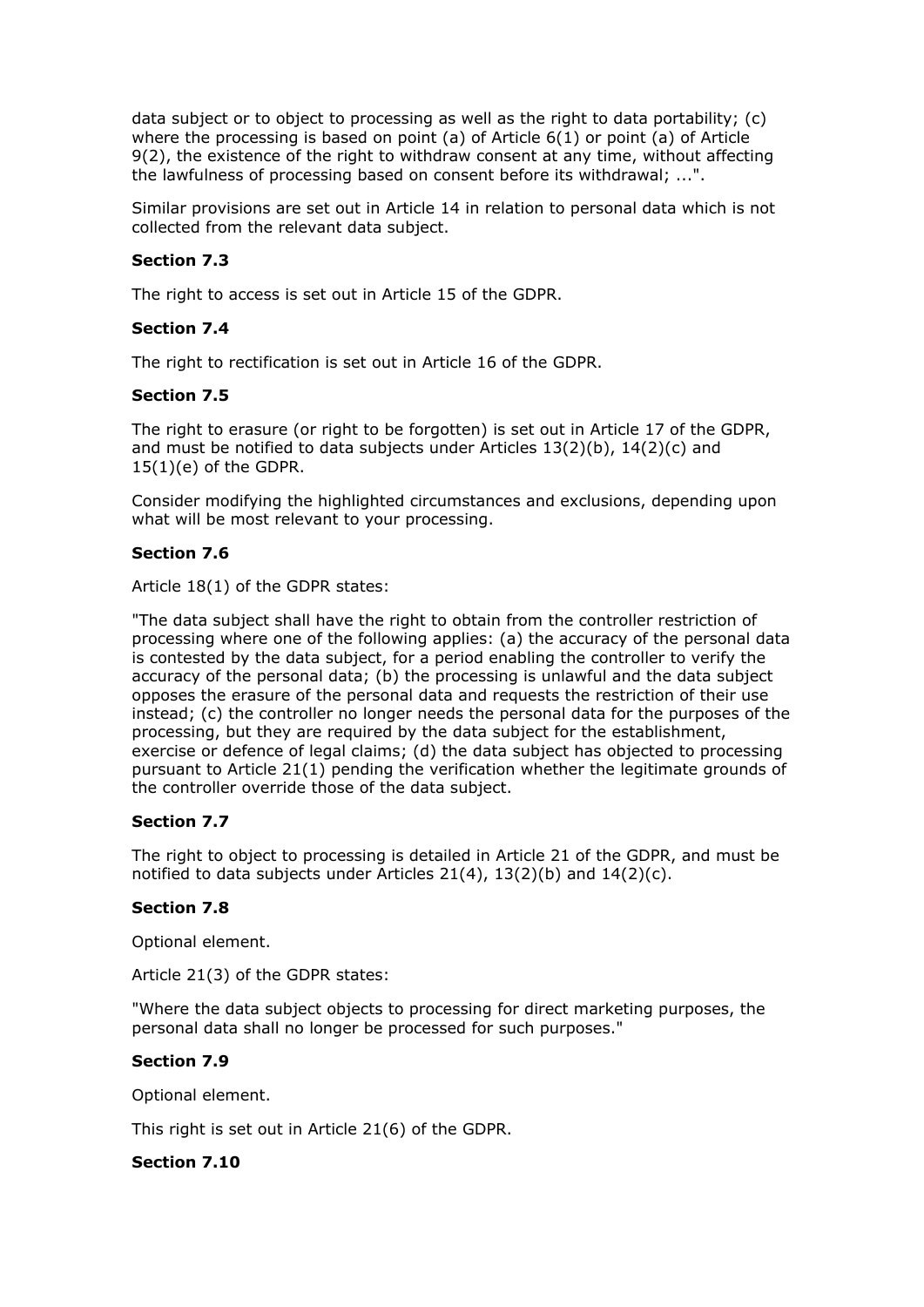The right to data portability is set out in full in Article 20 of the GDPR, and must be notified to data subjects under Articles 13(2)(b) and 14(2)(c).

## **Section 7.11**

The right to lodge a complaint with a supervisory authority is set out in Article 77 of the GDPR, and must be notified to data subjects under Articles 13(2)(d), 14(2)(e) and  $15(1)(f)$ .

## **Section 7.12**

Article 7(3) of the GDPR sets out the right of withdrawal. The right must be notified to data subjects under Articles  $13(2)(c)$  and  $14(2)(d)$ . See also Article  $17(1)(b)$ .

## **Section 8: About cookies**

Optional element.

#### **Section 8.2**

Optional element.

#### **Section 8.3**

Optional element.

#### **Section 9: Cookies that we use**

Optional element.

#### **Section 10: Cookies used by our service providers**

Does the website serve any third party cookies, analytics cookies or tracking cookies to users?

#### **Section 10.2**

Optional element.

#### **Section 10.3**

Optional element. Will Google AdSense advertisements be published on the website?

This provision should be included if you publish Google AdSense interest-based advertisements on your website. Additional disclosures will be required if you have not opted out of third-party ad serving.

If the website sets any other cookies to users' machines that track behaviour, information about those cookies will also need to be disclosed.

#### **Section 11: Managing cookies**

Optional element.

#### **Section 11.3**

Optional element. Will the blocking of cookies have a negative effect upon the use of the website from a user perspective?

## **Section 12: Our details**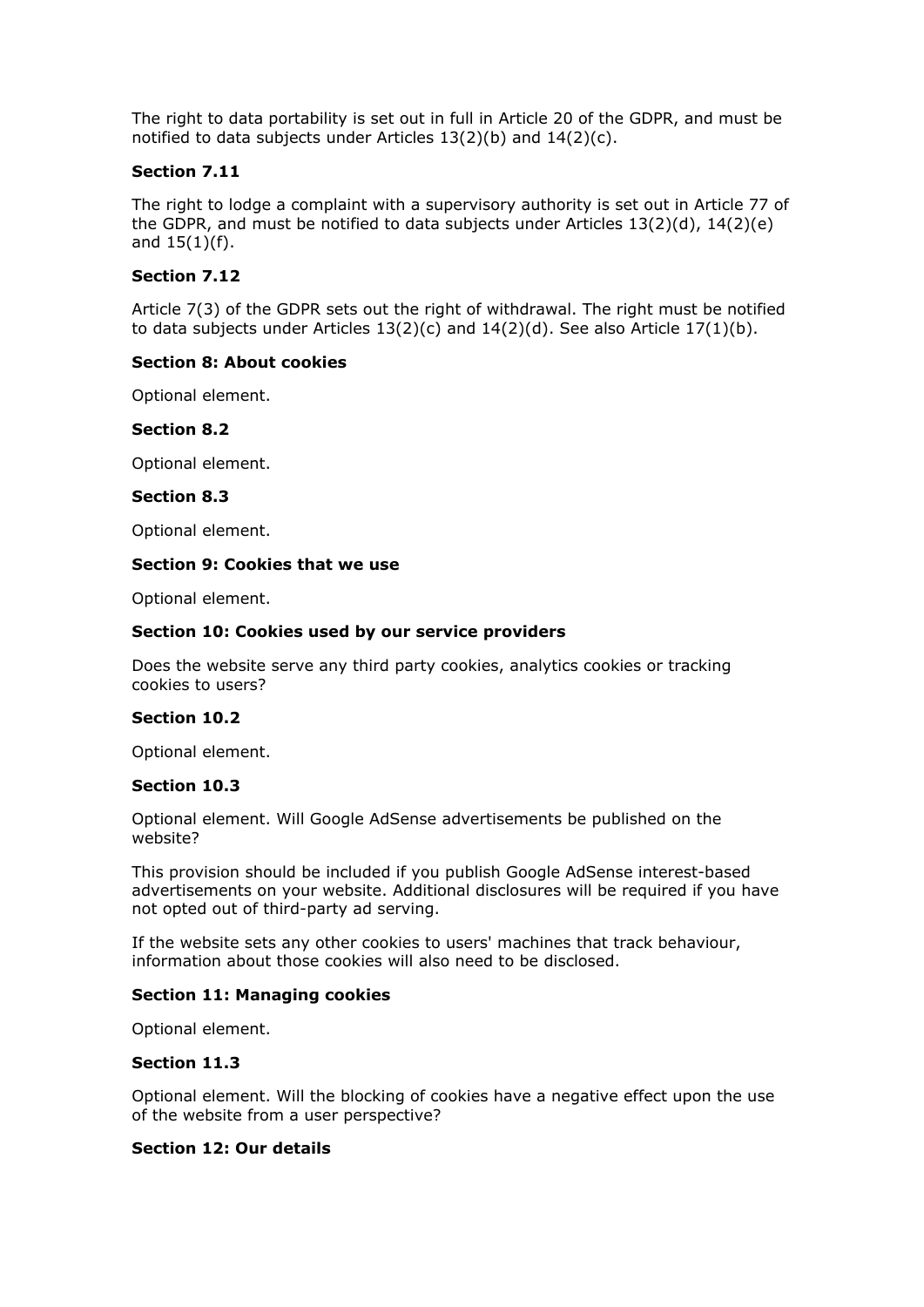UK companies must provide their corporate names, their registration numbers, their place of registration and their registered office address on their websites (although not necessarily in this document).

Sole traders and partnerships that carry on a business in the UK under a "business name" (i.e. a name which is not the name of the trader/names of the partners or certain other specified classes of name) must also make certain website disclosures: (i) in the case of a sole trader, the individual's name; (ii) in the case of a partnership, the name of each member of the partnership; and (iii) in either case, in relation to each person named, an address in the UK at which service of any document relating in any way to the business will be effective. All websites covered by the Electronic Commerce (EC Directive) Regulations 2002 must provide a geographic address (not a PO Box number) and an email address. All website operators covered by the Provision of Services Regulations 2009 must also provide a telephone number.

# **Section 12.1**

What is the name of the company, partnership, individual or other legal person or entity that owns and operates the website?

# **Section 12.2**

Optional element. Is the relevant person a company?

In what jurisdiction is the company registered?

What is the company's registration number or equivalent?

Where is the company's registered address?

# **Section 12.3**

Optional element.

Where is the relevant person's head office or principal place of business?

# **Section 12.4**

Optional element.

By what means may the relevant person be contacted?

Where is the relevant person's postal address published?

Either specify a telephone number or give details of where the relevant number may be found.

Either specify an email address or give details of where the relevant email address may be found.

# **Section 13: Data protection officer**

Optional element.

**Section 13.1**